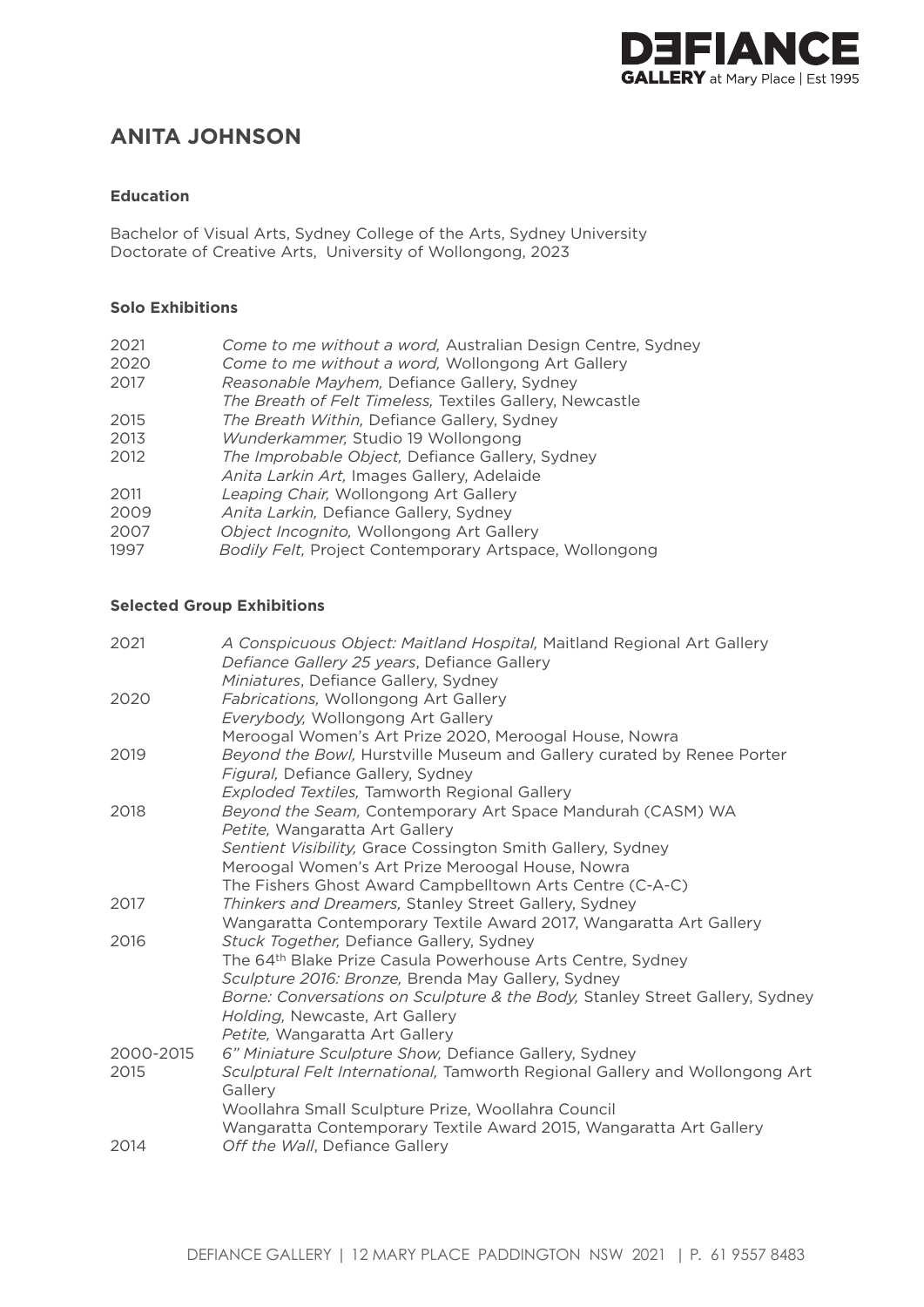|        | Sculptural Felt International Museum Nagele, Museum de Kantfabriek, Horst,<br>The Netherlands |
|--------|-----------------------------------------------------------------------------------------------|
|        | The 2nd Tamworth Textile Triennial, Tamworth Regional Gallery                                 |
|        | Petite Miniature, Textiles Wangaratta Art Gallery                                             |
|        | The Blake Prize Touring Exhibition: Delmar Gallery, NSW; Bayside Arts and Cultural            |
|        | Centre, Brighton, Victoria; Goulburn Regional Art Gallery, Goulburn, NSW; University          |
|        | of Newcastle, Newcastle, NSW; Schoolhouse Gallery, Rosny Park, Tasmania.                      |
| 2013   | Me, the road and I, Wollongong Art Gallery                                                    |
|        | Please be Seated, Defiance Gallery, Sydney                                                    |
|        | Feltportation, The University of Wollongong, FCA Gallery                                      |
|        | The 62 <sup>nd</sup> Blake Prize, Galleries UNSW, Paddington, Sydney                          |
| 2012   | The 5th Beijing International Art Biennale, The National Art Museum of China,                 |
|        | Beijing, China                                                                                |
|        | Petite Miniature, Textiles Wangaratta Art Gallery                                             |
|        | Defiance Gallery Sculpture Park Gate Gallery, Wollombi                                        |
|        | The Cimate is Changing: Cardiff, Wales; Sedburgh; Cumbria; England;                           |
|        | Musée du Feutre de Mouzon, France                                                             |
|        | Woollahra Small Sculpture Prize, Woollahra Council                                            |
|        | What Tomorrow Brings, Wollongong Art Gallery                                                  |
| 2011   | 6 <sup>th</sup> International World Textile Art Biennial of Contemporary Art,                 |
|        | Gallery of Contemporary Art, Xalapa, Mexico                                                   |
|        | The Wangaratta Contemporary Textile Award, Wangaratta Art Gallery                             |
|        | 5 Easy Pieces, Defiance Gallery, Sydney                                                       |
|        | Line of Sight, Project Contemporary Artspace Wollongong                                       |
| 2010   | The Climate is Changing: Museo del Tessuto, Prato, Italy; Jap Palais Dresden,                 |
|        | Germany; Pfalzmuseum, Forchheim, Germany; Historisches Zentrum Wuppertal HZW                  |
|        | Wuppertal, Germany; Holzhof Gottingen GmbH & Co, Gottingen, Germany                           |
|        | UWS Acquisitive Sculpture Award, The University of Western Sydney                             |
|        | Sculpture, Defiance Gallery, Sydney                                                           |
| 2009   | Woollahra Small Sculpture Prize, Woollahra Council                                            |
|        | The Wangaratta Contemporary Textile Award, Wangaratta Art Gallery                             |
|        | Curious Cars and Miniature Movers, Ipswich Art Gallery                                        |
|        | Sculpture, Defiance Gallery, Sydney                                                           |
| 2008   | The Wynne Prize, Art Gallery of NSW, Sydney                                                   |
|        | The Waterhouse Natural History Art Prize, South Australia                                     |
|        | Museum Narrative, Brenda May Gallery, Sydney<br>Sculpture, Defiance Gallery, Sydney           |
|        | David Harold Tribe Sculpture Award, Finalists Exhibition: SCA Galleries Sydney                |
| 2006   | The Wynne Prize Art Gallery of NSW, Sydney                                                    |
|        | Meroogal Women's Art Prize Shoalhaven City Arts Centre                                        |
|        | Liminal Personae, Gallery 4a, Asia-Australia Arts Centre, Sydney                              |
|        | University of Western Sydney Acquisitive Sculpture Award, Campbelltown                        |
| 2005   | Sculpture at the Seymour Centre, Seymour Centre, Sydney                                       |
|        | Sculpture, Defiance Gallery, Sydney                                                           |
| 2004   | Thee, made of the hair of sheep, The Hungarian National Gallery, Budapest                     |
|        | New Works, Defiance Gallery, Sydney, Sculpture Defiance Gallery, Sydney                       |
|        | University of Western Sydney Acquisitive Sculpture Award, UWS, Campbelltown                   |
| 2003   | Sculpture by the Sea, Bondi                                                                   |
|        | Sculpture, Defiance Gallery, Sydney                                                           |
|        | Defiance group show, Defiance Gallery, Sydney                                                 |
| 2002   | Sculpture by the Sea, Bondi                                                                   |
|        | Defiance group show, Defiance Gallery, Sydney                                                 |
|        | Sculpture, Defiance Gallery, Sydney                                                           |
| 1998   | Astronomy Art Project, Sydney Cove Authority Gallery, Sydney                                  |
| 1994-5 | The Really Big Paper Show, Tin Sheds Gallery, Sydney;                                         |
|        | Broken Hill City Gallery; Tamworth Regional Gallery                                           |
| 1992   | Exit, Sydney College of the Arts, Balmain                                                     |